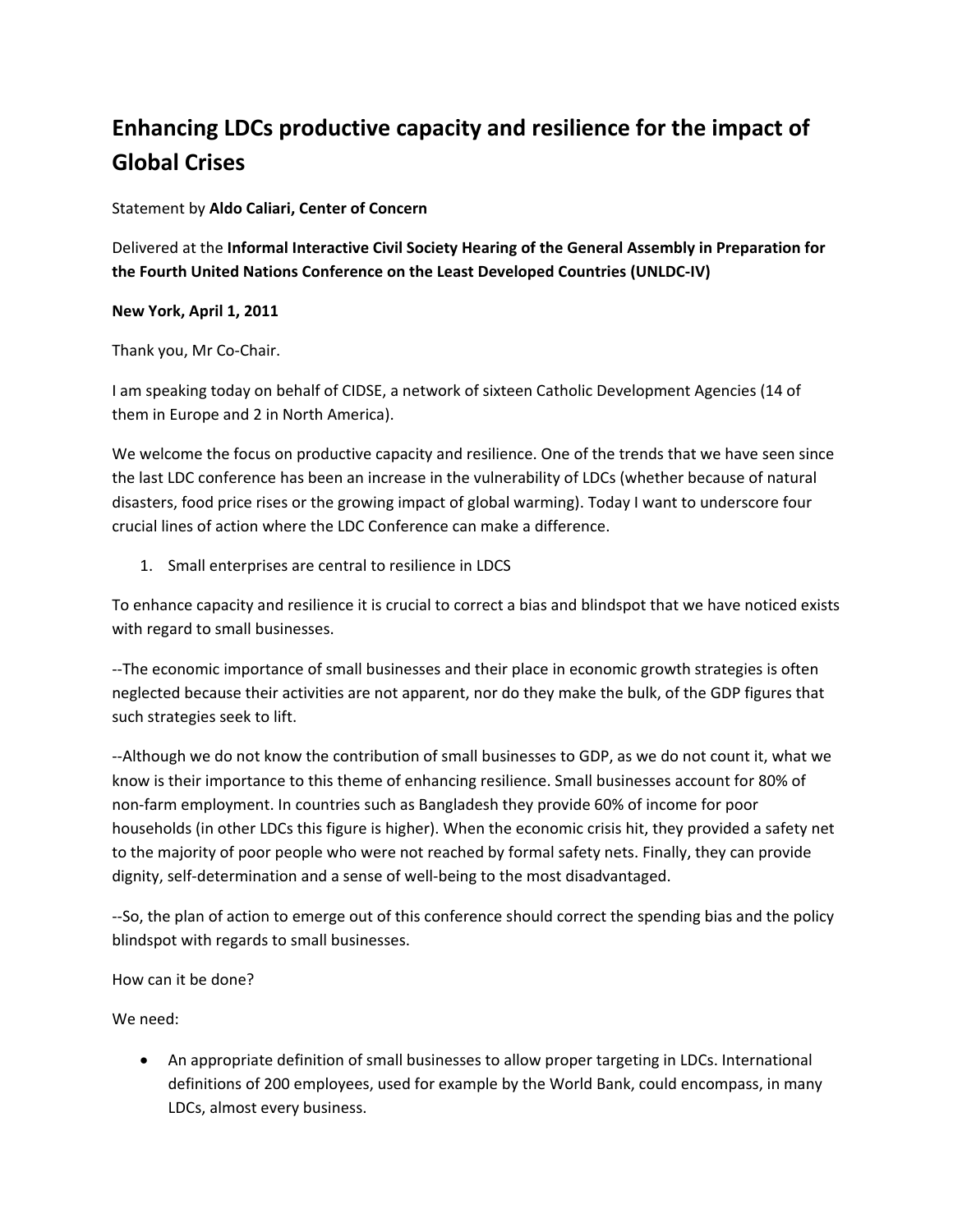- Proper mechanisms to include them in policy and spending decisions at all levels. Most small businesses are not represented in organisations as they cannot pay membership fees or are excluded by their informality. They are rarely included in consultations and are not surveyed for example to inform the Doing Business rankings.
- An end to the bias against targeting small businesses in investment and policy decisions in economic development strategies. Their role in economic development – particularly in achieving growth that reduces poverty, is resilient and promotes well‐being, is too often ignored.
- 2. Financing productive capacity and resilience: The imperative of innovative financing

The commitments to enhance resilience and productive capacity need to be backed up by appropriate funding. The outcomes of the previous conferences have been rather disappointing in this regard, but we believe two sources of innovative finance are ripe for policy action, and the opportunity should not be wasted.

‐‐Financial transaction taxes (FTTs): We believe that policies to tax the financial sector should be adopted. Although this is a sector with the function of only intermediating, not creating, wealth, its share of corporate profits went from 10 percent to 40 percent in the lapse of 40 years. As we learned with the recent financial crisis, these profits were made on the back of the implicit taxpayers' subsidy.

We support, in particular, financial transaction taxes. LDCs would benefit from them in at least two ways: one, is the potential to contribute to revenue raising, the other is the regulation and reduced volatility of financial asset prices that harms productive development in the most vulnerable countries. Technical experts from the IMF and from the Leading Group on Innovative Finance, among others, have reaffirmed their feasibility. So the question is now a political one for the leaders that will meet in Istanbul.

CIDSE supports a step by step introduction of a general and uniform Financial transaction tax which should cover all spot and derivate transactions on organized exchanges (shares, bonds, securities and derivatives, including trade of futures and options related to stocks, interest rate securities, currencies and commodities). In the long term the tax should be extended to "over-the-counter" (OTC) transactions directly related to asset prices, in particular to exchange rates and interest rates including derivatives.

‐‐ Special Drawing Rights: We also support the use of Special Drawing Rights (SDRs) in innovative finance. The role of the SDRs in the international monetary system is the subject of intense debate nowadays. Enhancing their utilization represents the most viable option for countries to exit global imbalances without recessionary consequences. This would be, without a doubt, a win‐win situation for the two countries most deeply interlinked in those imbalances: the US and China.